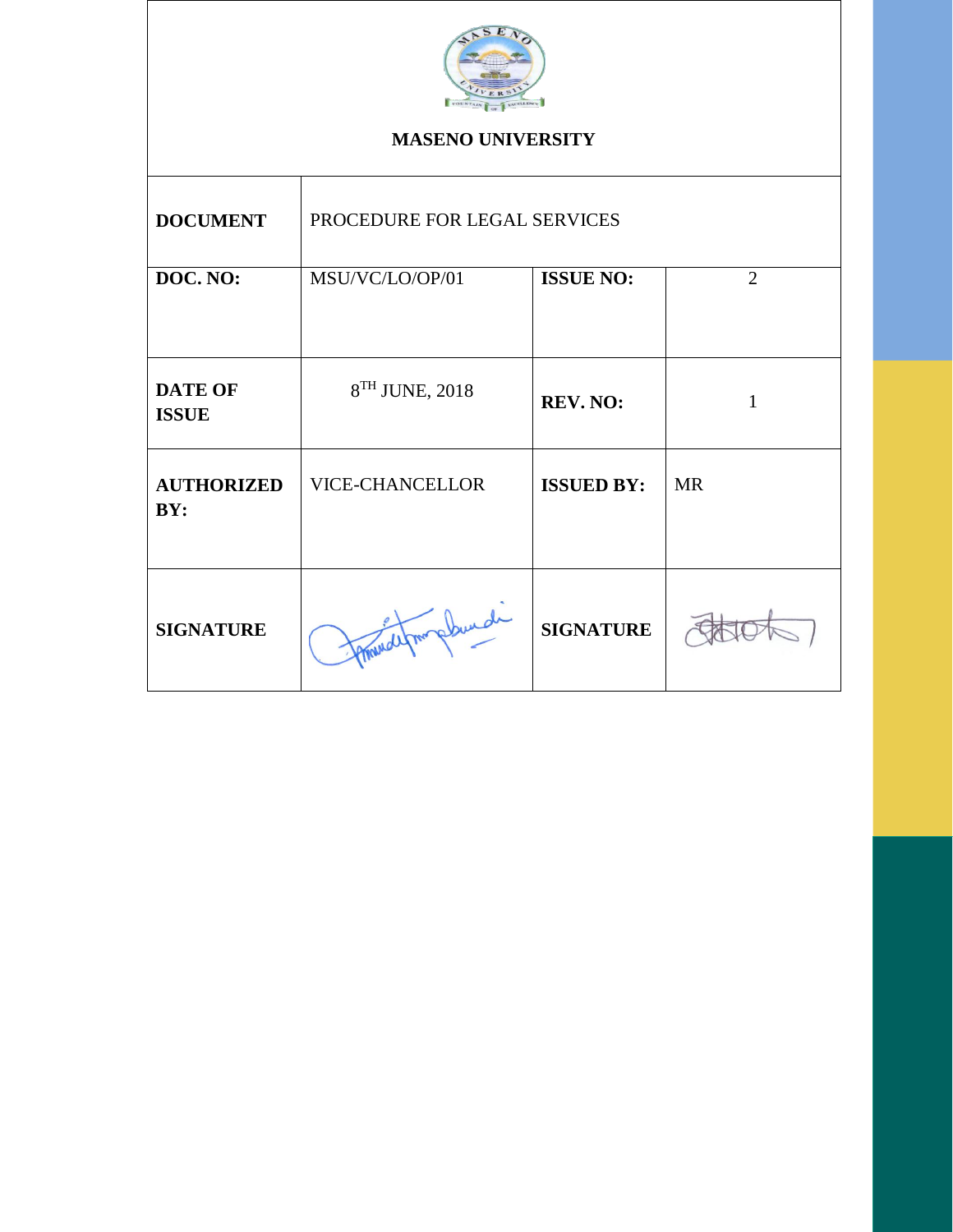| <b>I DOCUMENT</b>    | <b>PROCEDURE FOR LEGAL SERVICES</b> |                  |  |
|----------------------|-------------------------------------|------------------|--|
| I DOC. NO.           | MSU/VC/LO/OP/01                     | <b>ISSUE NO:</b> |  |
| <b>DATE OF ISSUE</b> | $8TH$ JUNE, 2018                    | <b>REV. NO:</b>  |  |

## **0.1 DOCUMENT CHANGES**

| #              | Date                       | <b>Details of Change</b>    |                                                                                            | <b>Authorization</b> |
|----------------|----------------------------|-----------------------------|--------------------------------------------------------------------------------------------|----------------------|
|                | $(dd\text{-}mm\text{-}yy)$ | Page                        | Clause/sub clause                                                                          | Title                |
| 1              | 08/06/2018                 | 1                           | Inclusion of Author and Title, issuance by<br>MR and change of document number             | VC                   |
| $\overline{2}$ | 08/06/2018                 | $\overline{2}$              | 0.1 Inclusion of page and title in the table                                               | <b>VC</b>            |
| 3              | 08/06/2018                 | $\overline{2}$              | Clause 0.2 reviewed to state the procedure<br>shall be available on the University website | <b>VC</b>            |
| $\overline{4}$ | 08/06/2018                 | $\mathcal{D}_{\mathcal{L}}$ | 0.1 omission title. 3.1 Reference to ISO<br>9001:2015                                      | <b>VC</b>            |
| 5              | 08/06/2018                 | $2 - 5$                     | Rearrangement of clauses                                                                   | VC.                  |
| 6              | 08/06/2018                 | All                         | Change of font type and size                                                               | <b>VC</b>            |

## **0.2 DOCUMENT DISTRIBUTION**

Documents shall be available on the Maseno University website for authorized users

#### **1.0. PURPOSE**

To ensure provision of professional and efficient legal services to the University.

#### **2.0 SCOPE**

This procedure covers all legal matters concerning the University.

#### **3.0 REFERENCE**

- 3.1 ISO 9001-2015: Quality Management System Requirements
- 3.2 Maseno University Quality Manual
- 3.3 Maseno University Charter 2013
- 3.4 Maseno University Terms of Service
- 3.5 Maseno University students' handbook
- 3.6 Maseno University Students Rules & Regulations
- 3.7 Employment Act 2007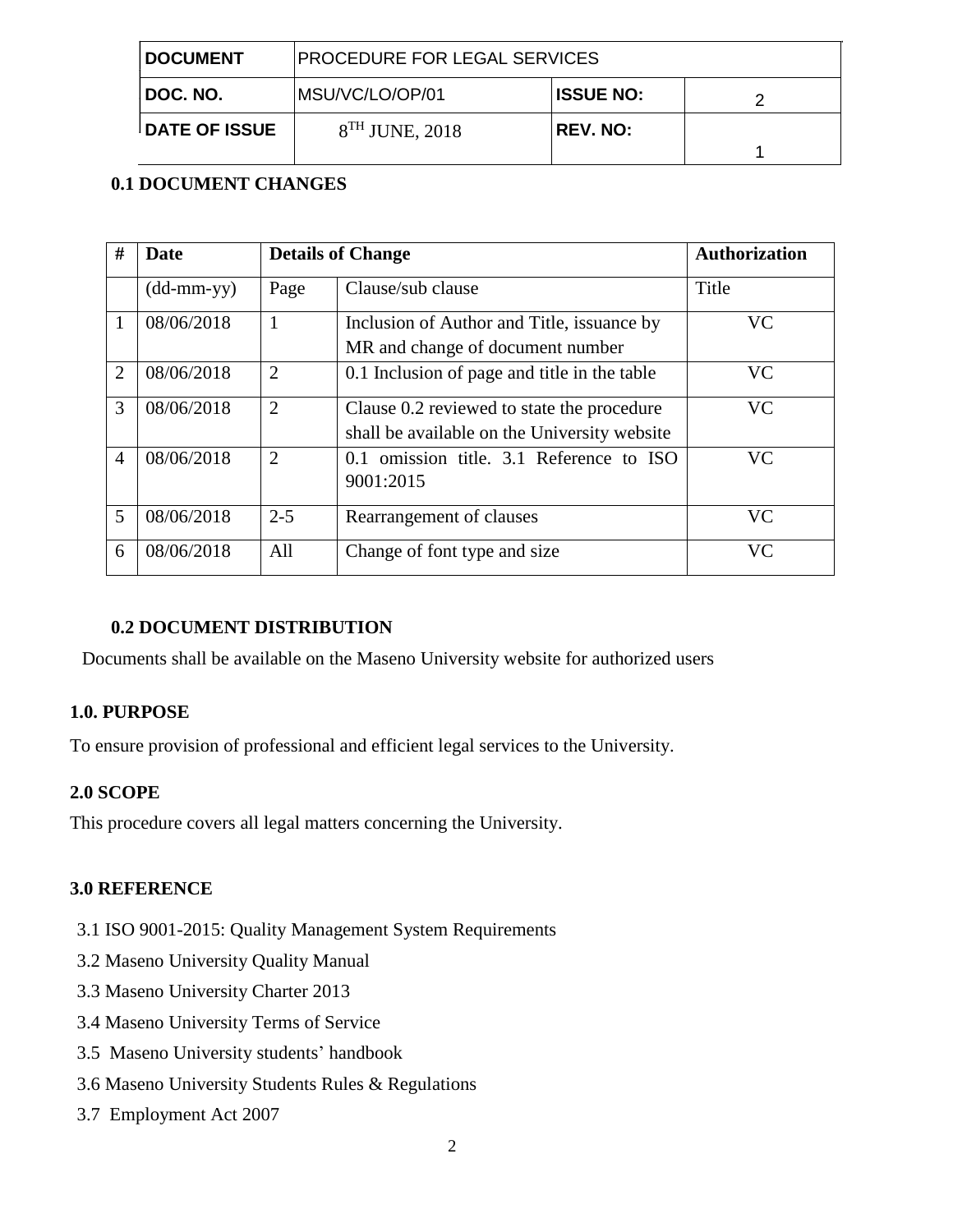| <b>I DOCUMENT</b>     | <b>PROCEDURE FOR LEGAL SERVICES</b> |                  |  |
|-----------------------|-------------------------------------|------------------|--|
| I DOC. NO.            | IMSU/VC/LO/OP/01                    | <b>ISSUE NO:</b> |  |
| <b>IDATE OF ISSUE</b> | $8TH$ JUNE, 2018                    | <b>REV. NO:</b>  |  |

3.8 Public Officers Ethics Act

3.9 Public Procurement and Disposal Act 2015.

## **4.0 DEFINITION OF TERMS/ ABBREVIATIONS**

The following terms shall apply in addition to those already defined in MSU Quality Manual

- 4.1 **RACS** (**Registrar Administration and Central Services) -** Chief Administrative officer in the Administration Department
- 4.2 **L O** (**Legal Officer)**  Officer handling legal matters on behalf of the University

### **5.0 RESPONSIBILITIES**

**The Legal Officer** shall be responsible for effective implementation of these procedure.

### **6.0 METHOD**

### **6.1 Litigation by the University**

- 6.1.1 LO shall receive complaints from departments.
- 6.1.2 LO shall identify issues within the complaints.
- 6.1.3 LO shall collect all the relevant documents regarding the issues identified.
- 6.1.4 LO shall mount an arbitration to solve the problem.
- 6.1.5 LO shall do a brief to external lawyer in the event of arbitration failure.
- 6.1.6 LO shall send the relevant documents to the external lawyer with instruction to sue.
- 6.1.7 LO shall follow up on all the mentions and hearings.
- 6.1.8 LO shall prepare witnesses for the case.
- 6.1.9 LO shall advise external lawyers as need arise.
- 6.1.10 If the judgment is not in favor of the University, an appeal shall be lodged or the judgment executed.

# **6.2 Litigation against the University**

- 6.2.1 LO shall receive the demand letter and shall do a background check of the issue.
- 6.2.2 LO shall respond to the letter depending on the findings.
- 6.2.3 LO shall hold arbitration where necessary.
- 6.2.4 LO shall receive the plaint/sermons.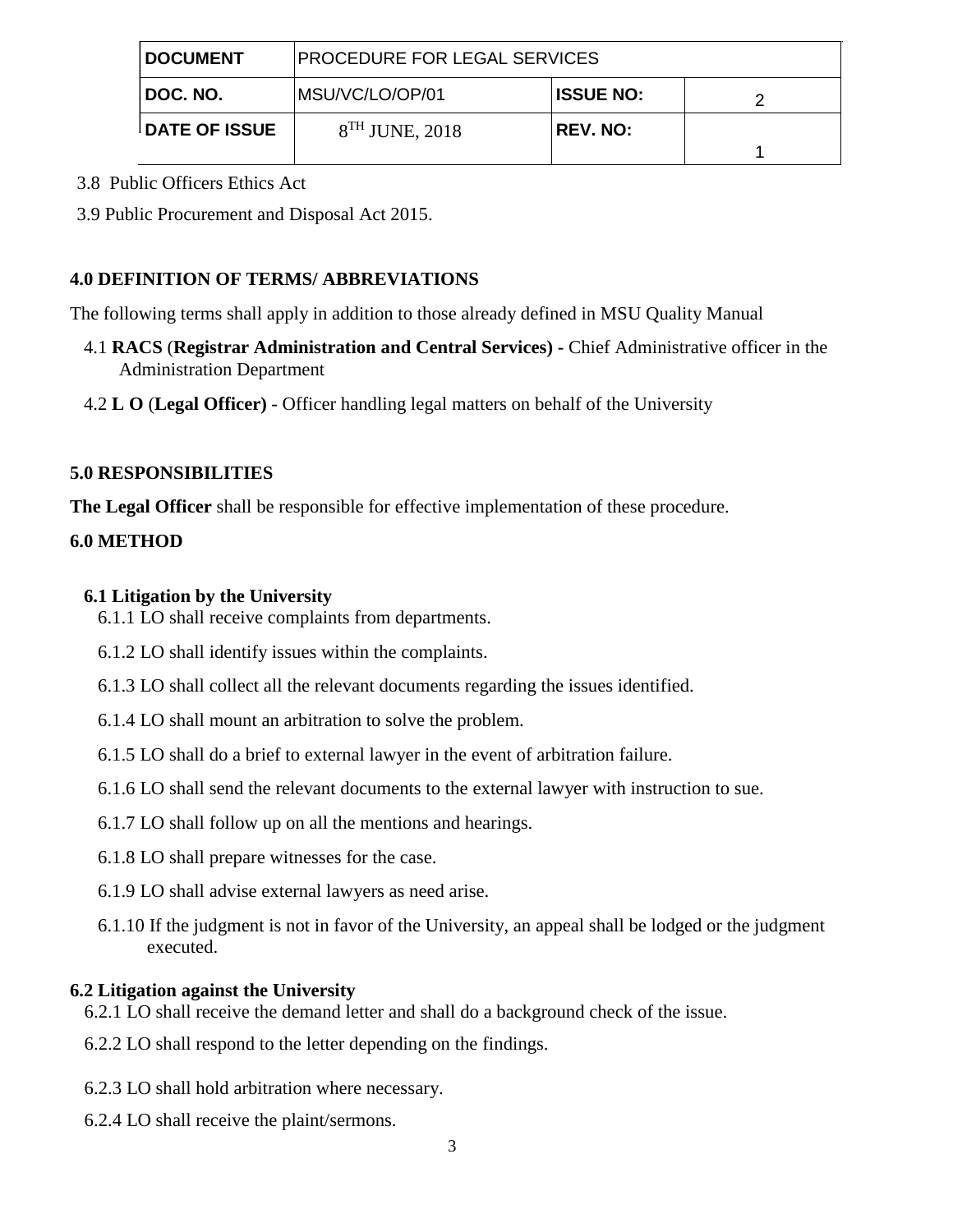| <b>DOCUMENT</b>      | PROCEDURE FOR LEGAL SERVICES |                  |  |
|----------------------|------------------------------|------------------|--|
| I DOC. NO.           | MSU/VC/LO/OP/01              | <b>ISSUE NO:</b> |  |
| <b>DATE OF ISSUE</b> | $8TH$ JUNE, 2018             | <b>REV. NO:</b>  |  |

- 6.2.5 LO shall prepare the documents for defence.
- 6.2.6 LO shall do a brief to the external lawyer.
- 6.2.7 LO shall prepare the witnesses.
- 6.2.8 LO shall oversee the proceedings in court.
- 6.2.9 LO shall determine when to appeal upon issuance of judgment against the university or process the judgment debt.

#### **6.3 Preparation of contract, agreement and leases**

- 6.3.1 LO shall receive contract prepared outside the university or request for relevant documents for contracts emanating from within.
- 6.3.2 If from outside LO shall go through the contract to ensure that interest of the university is protected.
- 6.3.3 LO shall approve or amend the contract if necessary and send back to the drawers.
- 6.3.4 LO shall receive the final contract from the drawers for execution.
- 6.3.5 If from within the university the LO shall receive the request from user department on the need to have a contract drawn.
- 6.3.6 LO shall receive the relevant documents from the user department.
- 6.3.7 LO shall carry out research on the details necessary for drafting the contract.
- 6.3.8 LO shall draw the contract.
- 6.3.9 LO shall send draft copy for the department to go through.
- 6.3.10 LO shall receive the copy with the departments' amendments if any and forward final copy to other party to go through.
- 6.3.11 LO shall receive the copy from the other party with amendments if any.
- 6.3.12 LO shall call a meeting for the signing and execution of the contract if approved.

#### **6.4 Processing of motor-vehicle insurance claim**

6.4. 1 LO shall receive a report of the motor vehicle accident from the Transport Officer.

6.4.2 LO shall report the accident to the insurance company within 48 hours. 6.4.3 LO shall send a properly filed police abstract together with details of the incidence to the insurance company.

6.4.4 On receipt of the claim form, the LO shall fill the form and return it within one week